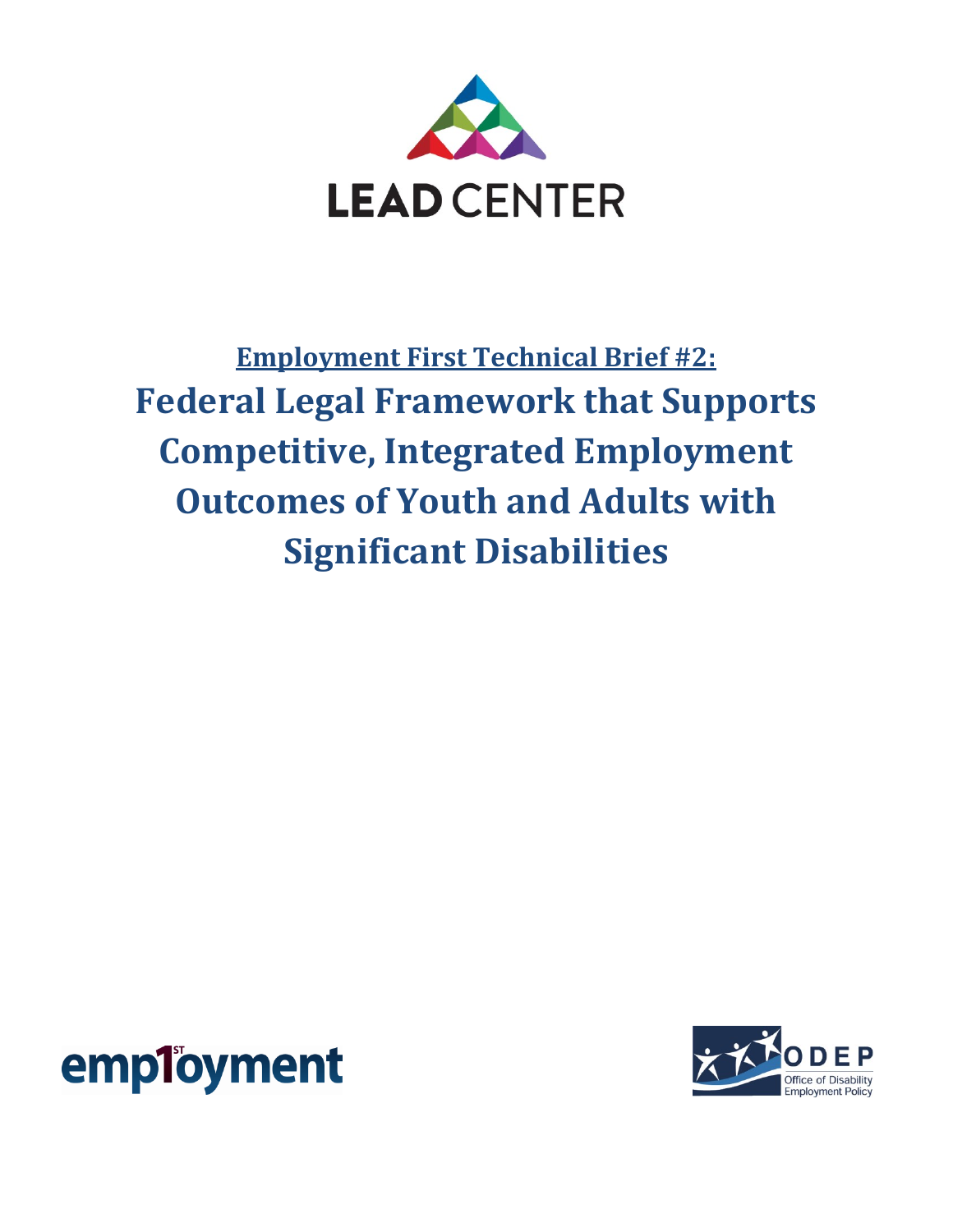The [National LEAD Center,](http://www.leadcenter.org/) in partnership with the U.S. Department of Labor's [Office of Disability Employment Policy,](http://www.dol.gov/odep/) acknowledges the contributions of the following Federal agencies in providing technical expertise and guidance in the development of this brief: [Division of Civil](http://www.justice.gov/crt/)  [Rights, U.S. Department of Justice;](http://www.justice.gov/crt/) [Equal Employment Opportunity](http://www.eeoc.gov/)  [Commission;](http://www.eeoc.gov/) and the [Wage and Hour Division,](http://www.dol.gov/whd/) U.S. Department of Labor.

*The National Center on Leadership for the Employment and Economic Advancement of People with Disabilities (LEAD) is a collaborative of disability, workforce, and economic empowerment organizations led by National Disability Institute with funding from the U.S. Department of Labor's Office of Disability Employment Policy, Grant No. #OD-23863-12-75-4-11. This document does not necessarily reflect the views or policies of the Office of Disability Employment Policy, U.S. Department of Labor, nor does the mention of trade names, commercial products, or organizations imply endorsement by the U.S. Government.*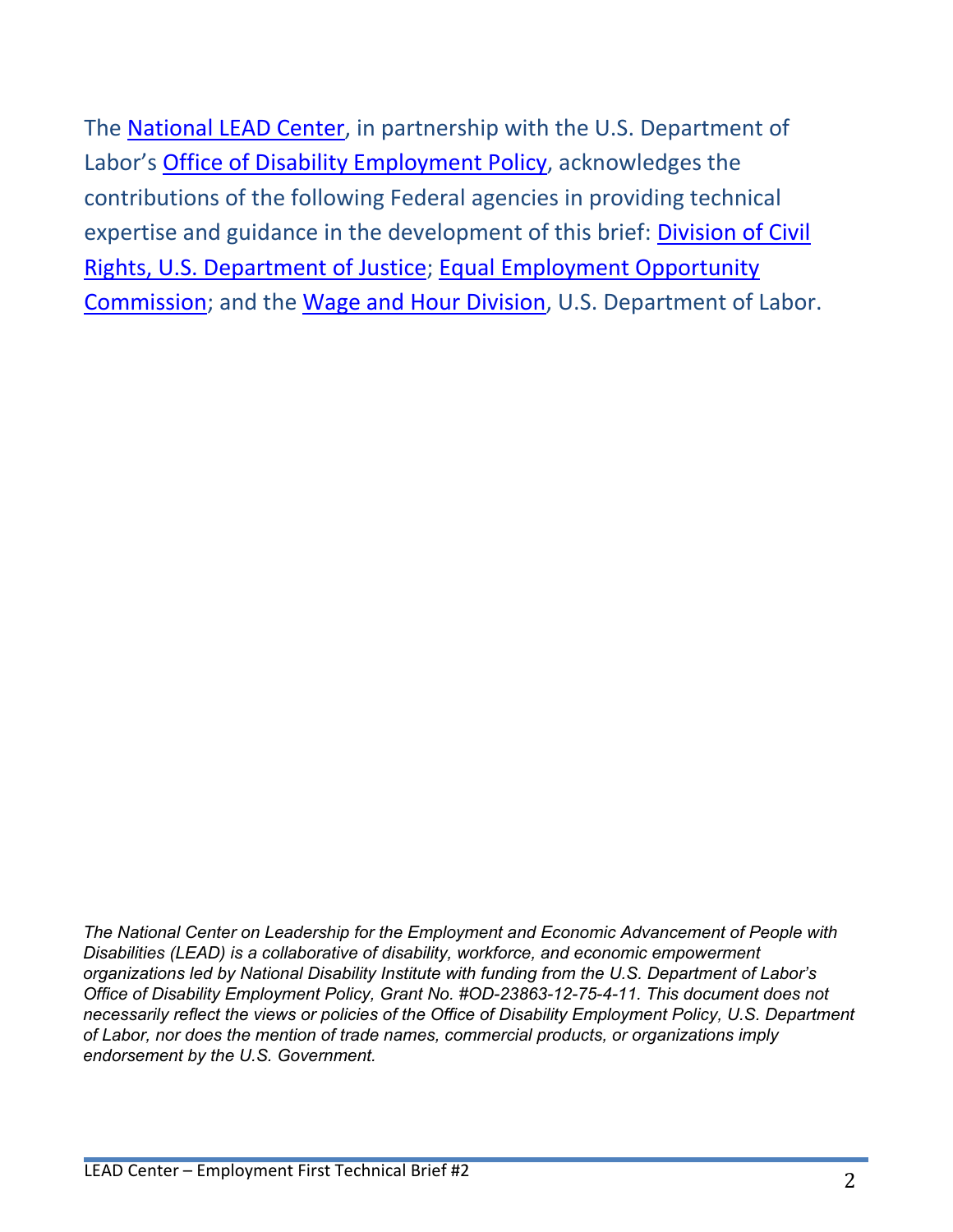



# employment

# **Employment First Technical Brief #2 Federal Legal Framework that Supports Competitive, Integrated Employment Outcomes of Youth and Adults with Significant Disabilities**

Understanding the rights of individuals with disabilities and the responsibility of state and local entities to comply with the civil rights obligations of the Americans with Disabilities Act (ADA) can provide a framework to support the implementation of *Employment First* initiatives in states.[1](#page-2-0) The following brief highlights various legal actions by Federal enforcement agencies that have significant implications for how states prioritize and deliver services for individuals with disabilities. These actions relate to the organization, financing, and provision of employment and long-term services and supports consistent with an *Employment First* framework, and reinforce the principle that competitive, integrated employment<sup>[2](#page-2-1)</sup> is a critical component for citizens with disabilities in developing a full and meaningful life in the community. As the U.S. Department of Justice explained in one of its Olmstead Enforcement Findings Letters:

"[W]ork options" are frequently an important gateway to the other "everyday life activities" that the Supreme Court recognized in *Olmstead* to be severely diminished by unnecessary segregation, including "family relations, social contacts…economic independence, educational advancement, and cultural enrichment." *Olmstead,* 527 U.S. 581,600-01 (1999). It is axiomatic

<span id="page-2-0"></span><sup>1</sup> *Employment First* refers to a framework for systems change that is centered on the premise that *all* individuals with disabilities, including those with the most significant disabilities, are capable of full participation in competitive, integrated employment and community life. Under this approach, publicly-financed systems are urged to align policies, regulatory guidance, operational processes, funding structures, and service delivery practices toward a commitment to competitive, integrated employment as the priority option of employment and long-term supports for youth and adults with disabilities. ODEP encourages states to approach *Employment First*  efforts with a cross-disability lens, and to ensure that state *Employment First* efforts engage all relevant State government systems and external stakeholders that are responsible for or relevant to improving the employment outcomes. Many states have formally committed to establishing an *Employment First* framework through official executive proclamation and/or formal legislative action.

<span id="page-2-1"></span><sup>2</sup> **Integrated employment**, as defined by ODEP, refers to work paid directly by employers at the greater of minimum or prevailing wages with commensurate benefits, occurring in a typical work setting where the employee with a disability interacts or has the opportunity to interact continuously with co-workers without disabilities, has an opportunity for advancement and job mobility, and is preferably engaged full time. This definition aligns with the recent passage of the Workforce Innovation and Opportunity Act, which contains a similar definition for the term "competitive, integrated employment".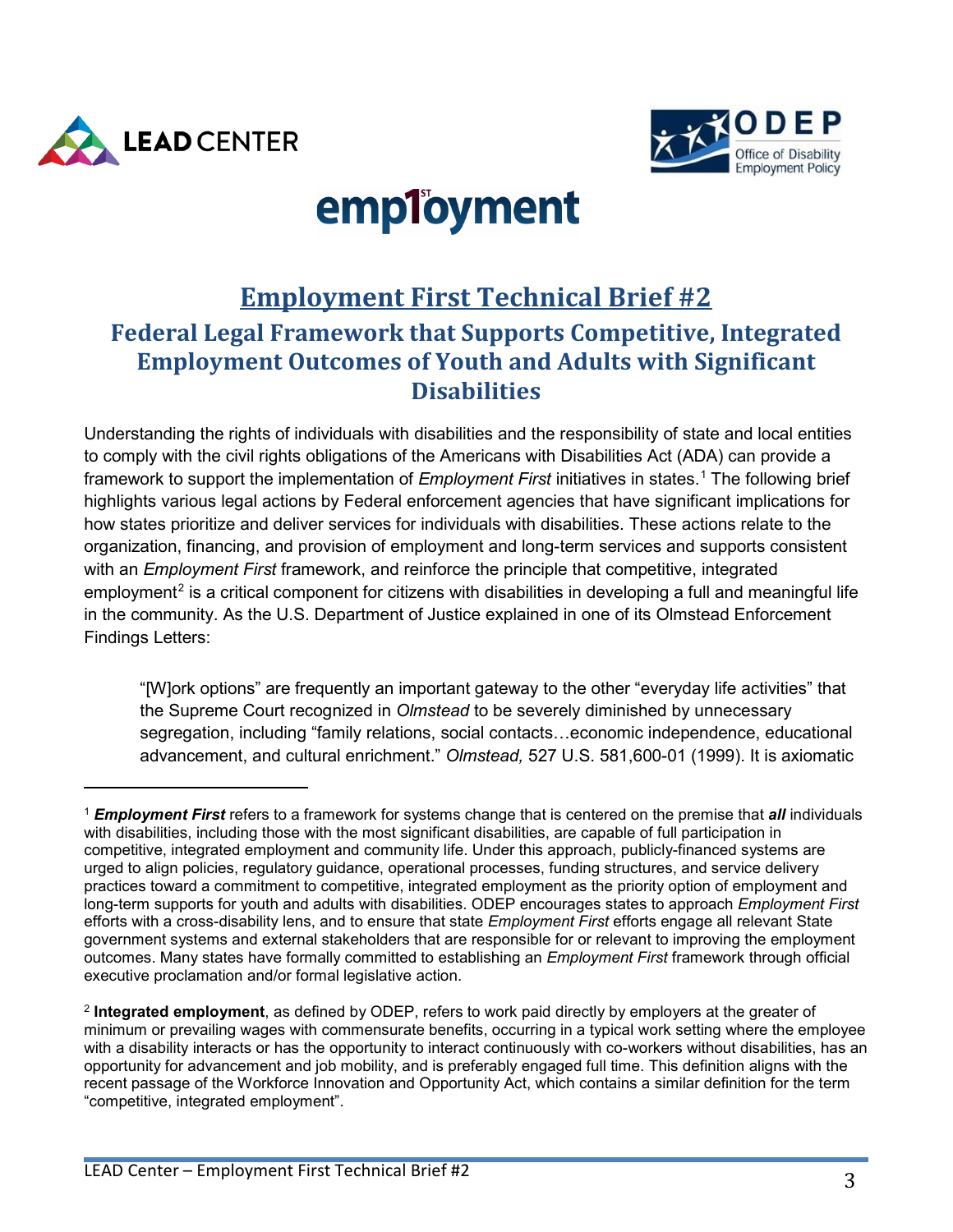that when "work options" in the community are severely diminished because of unnecessary segregation, so too are most other important everyday life activities, regardless of where one resides. $3$ 

This technical brief is the second of a four-part series highlighting current Federal policies, regulations, resources, and the legal framework that collectively promote *Employment First* initiatives across the country.

# **Overview of the ADA Legal Framework that Supports Competitive, Integrated Employment Outcomes for Individuals with Disabilities and** *Employment First* **Systems-Change Efforts**

Since enactment of the ADA over 25 years ago, individuals with disabilities have garnered a number of civil rights protections in support of their ability to live, work, and meaningfully engage in typical community settings. Several recent developments in the application of the ADA and other Federal statutes to the provision of services have led to a legal framework that informs the direction, intent, and scope of state *Employment First* systems-change efforts.

## **TITLE I OF THE ADA**

**Title I of the ADA** protects individuals who meet the definition of "disability" under the Act from discrimination by private, state, and local government employers with 15 or more employees in the recruitment, hiring, promotion, training, pay, and other privileges of employment.<sup>[4](#page-3-1)</sup> Therefore, discriminatory assignments, reduced pay, or lesser benefits for employees with disabilities may violate Title I of the ADA.

The ADA also requires that covered employers make reasonable accommodations to help otherwise qualified individuals with disabilities participate in the application process and benefit from the full range of employment-related opportunities available to others.<sup>[5](#page-3-2)</sup> Reasonable accommodations may include making existing facilities accessible; job restructuring; allowing part-time or modified work schedules; acquiring or modifying equipment; changing tests, training materials, or policies; providing qualified readers, interpreters, or communication devices; and/or reassigning an employee with a disability to a

<span id="page-3-0"></span><sup>3</sup> U.S. Department of Justice Letter of Findings re: United States' Investigation of Employment and Vocational Services for Persons with Intellectual and Developmental Disabilities in Oregon Pursuant to the Americans with Disabilities Act (dated June 29, 2012). [http://www.ada.gov/olmstead.](http://www.ada.gov/olmstead)

<span id="page-3-1"></span><sup>4</sup> 42 U.S.C. §§ 12101 *et seq*.

<span id="page-3-2"></span><sup>5</sup> Generally, it is incumbent upon the individual with a disability to inform the employer that an accommodation is needed. See 29 C.F.R. pt. 1630 app. § 1630.9 (2012); see also H.R. Rep. No. 101-485, pt. 3, at 39 (1990) [hereinafter House Judiciary Report]; H.R. Rep. No. 101-485, pt. 2, at 65 (1990) [hereinafter House Education and Labor Report]; S. Rep. No. 101-116, at 34 (1989) [hereinafter Senate Report].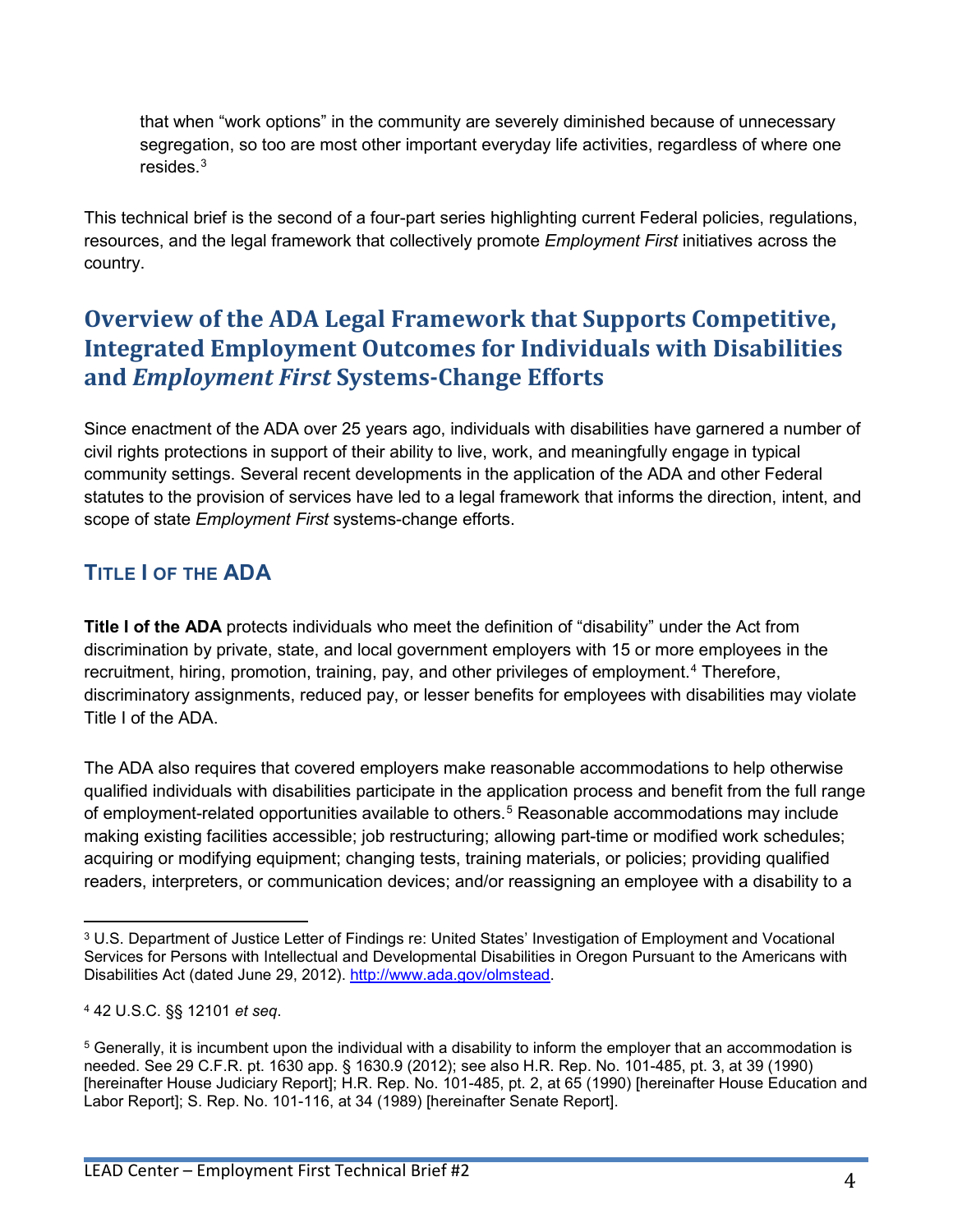vacant position for which the employee is qualified when accommodation in the current position is not possible. [6](#page-4-0) Reasonable accommodations are required unless their provision results in undue hardship to an employer's business. "Undue hardship" means significant difficulty or expense, and focuses on the resources and circumstances of the particular employer in relationship to the cost or difficulty of providing a specific accommodation. Undue hardship refers not only to financial difficulty, but to reasonable accommodations that are unduly extensive, substantial, or disruptive, or those that would fundamentally alter the nature or operation of the business.<sup>[7](#page-4-1)</sup> An employer must assess on a case-bycase basis whether a particular reasonable accommodation would cause undue hardship. The U.S. Equal Employment Opportunity Commission (EEOC) is responsible for enforcing Title I of the ADA.

Protecting vulnerable workers from disparate pay, harassment, and other discriminatory policies is one of the priorities identified in the EEOC's Strategic Enforcement Plan (SEP).<sup>[8](#page-4-2)</sup> Appendix I outlines the specific details of a recent landmark class action suit, *EEOC v. Hill Country Farms,* Inc. [No. 3-11-V-41 (S.D. Iowa)], in which the EEOC secured its largest verdict ever for violations of Title I of the ADA on behalf of people with disabilities.

## **TITLE II OF THE ADA**

**Title II of the ADA** provides that a public entity, such as a state or local government, may not exclude a qualified individual with a disability from participation in, or deny such an individual the benefits of the services, programs or activities provided by the public entity. Additionally, Title II prohibits any public entity from subjecting a qualified individual with a disability to any form of discrimination.<sup>[9](#page-4-3)</sup>

Regulations governing Title II of the ADA reiterate that public entities are required to "administer services, programs, and activities in the *most integrated setting* appropriate to the needs of qualified individuals with disabilities**."**[10](#page-4-4) The preamble discussion of the "integration regulation" explains that "the most integrated setting" is one that "enables individuals with disabilities to interact with nondisabled persons to the fullest extent possible."[11](#page-4-5)

<span id="page-4-0"></span><sup>6</sup> 42 U.S.C. § 12111(9); 29 C.F.R. § 1630.2(o)(2)(i-ii).

<span id="page-4-1"></span><sup>7</sup> See 42 U.S.C. § 12111(10); 29 C.F.R. § 1630.2(p); 29 C.F.R. pt. 1630 app. § 1630.2(p).

<span id="page-4-2"></span><sup>8</sup> [http://www.eeoc.gov/eeoc/plan/sep.cfm.](http://www.eeoc.gov/eeoc/plan/sep.cfm)

<span id="page-4-3"></span><sup>9</sup> 42 U.S.C. § 12131 *et seq.*

<span id="page-4-4"></span><sup>10</sup> Statement of the Department of Justice on Enforcement of the Integration Mandate of Title II of the Americans with Disabilities Act and *Olmstead v. L.C.* (2010). [http://www.ada.gov/olmstead/q&a\\_olmstead.pdf.](http://www.ada.gov/olmstead/q&a_olmstead.pdf)

<span id="page-4-5"></span><sup>11</sup> 28 C.F.R. Pt. 35, App. B (addressing § 35.130).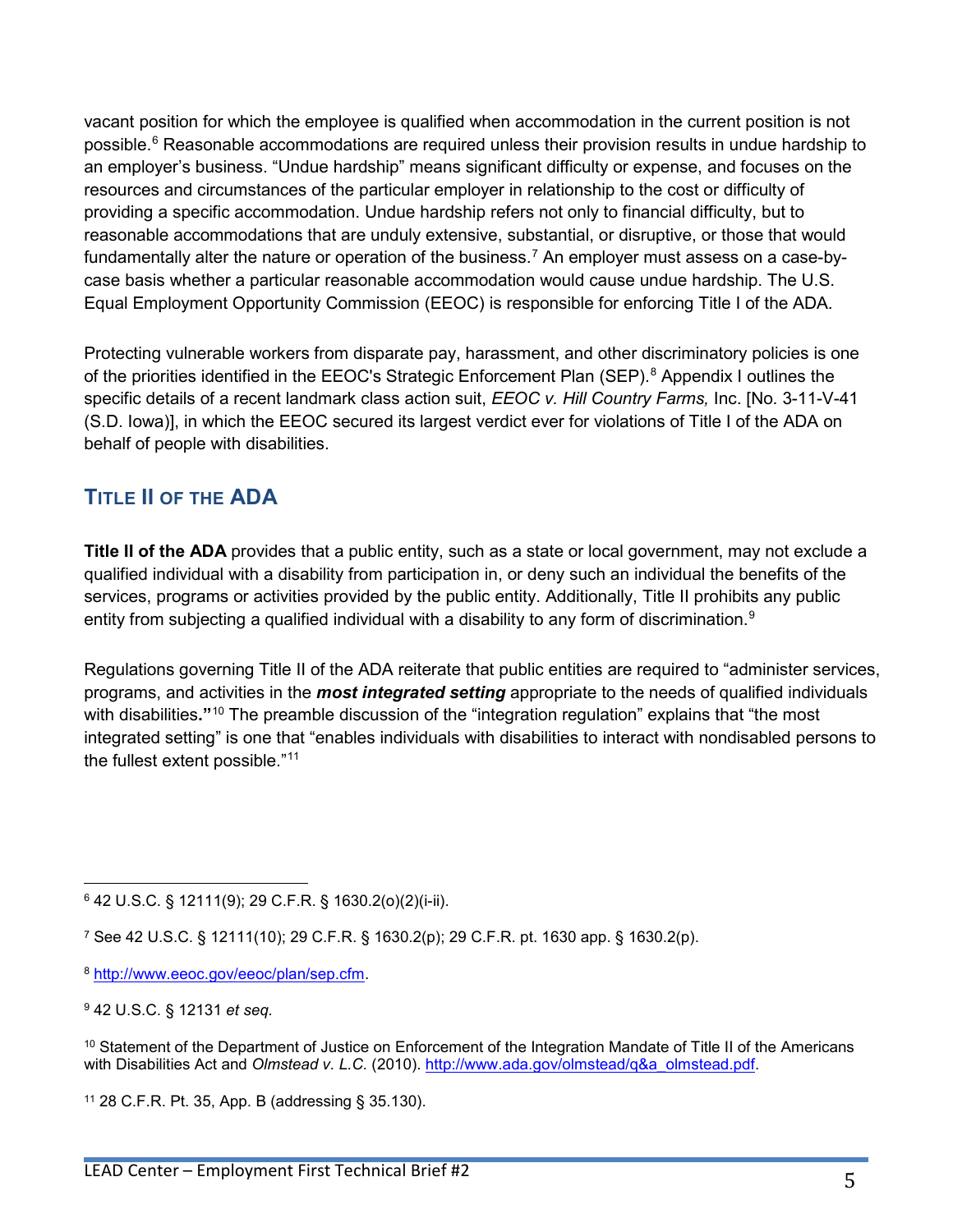In the landmark Supreme Court decision *Olmstead, .[12](#page-5-0)* the Supreme Court held that Title II prohibits the unjustified segregation of individuals with disabilities. The Court explained:

[I]nstitutional placement of persons who can handle and benefit from community settings perpetuates unwarranted assumptions that persons so isolated are incapable or unworthy of participating in community life... [and] confinement in an institution severely diminishes the everyday life activities of individuals, including family relations, social contacts, work options, economic independence, educational advancement, and cultural enrichment."

The Supreme Court held in that case that public entities are required to provide community-based services when (a) such services are appropriate, (b) the affected persons do not oppose communitybased treatment, and (c) community-based services can be reasonably accommodated, taking into account the resources available to the entity and the needs of other persons with disabilities.<sup>13</sup>

Other Federal agencies have also applied *Olmstead* principles to update Federal public policy pertaining to the delivery of employment services to individuals with disabilities. For example, the Centers for Medicare and Medicaid Services (CMS), which oversees Medicaid, recognized Olmstead's application to non-residential employment and vocational services provided under Medicaid. CMS stated that States, "…have obligations pursuant to . . . the Supreme Court's *Olmstead* decision," requiring that, "…an individual's plan of care regarding employment services should be constructed in a manner that ... ensures provision of services in the most integrated setting appropriate."<sup>[14](#page-5-2)</sup> Since January 22, 2001, the U.S. Department of Education's Rehabilitation Services Administration has prohibited Federal vocational rehabilitation funds from being used for long-term placement of persons with disabilities in "extended employment," meaning sheltered workshops and other segregated settings.<sup>[15](#page-5-3)</sup>

Several recent legal cases have provided more specific direction to public entities about the breadth and depth of the integration mandate outlined in *Olmstead.* Two legal cases in particular, *Lane v. Brown* and *U.S. v. Rhode Island and City of Providence,* are specifically related to the provision and availability of supports that lead to competitive, integrated employment options for youth and adults with significant disabilities.

<span id="page-5-3"></span><sup>15</sup> See 66 Fed. Reg. 7250; see also 29 U.S.C. § 720(a)(1), (3)(B) (Title I of the Rehabilitation Act) ("Individuals with disabilities must be provided the opportunities to obtain gainful employment in integrated settings."); U.S. Department of Education, Office of Special Education and Rehabilitative Services, Rehabilitation Services Administration, *Technical Assistance Circular*, 06-01 (Nov. 21, 2005), available at [http://www2.ed.gov/policy/speced/guid/rsa/tac-06-01.doc.](http://www2.ed.gov/policy/speced/guid/rsa/tac-06-01.doc)

<span id="page-5-0"></span><sup>12</sup> 527 U.S. 581 (1999).

<span id="page-5-1"></span><sup>13</sup> Id. at 607.

<span id="page-5-2"></span><sup>&</sup>lt;sup>14</sup> CMS Informational Bulletin 5 (Sept. 16, 2011), available at: [http://downloads.cms.gov/cmsgov/archived](http://downloads.cms.gov/cmsgov/archived-downloads/CMCSBulletins/downloads/CIB-9-16-11.pdf)[downloads/CMCSBulletins/downloads/CIB-9-16-11.pdf.](http://downloads.cms.gov/cmsgov/archived-downloads/CMCSBulletins/downloads/CIB-9-16-11.pdf)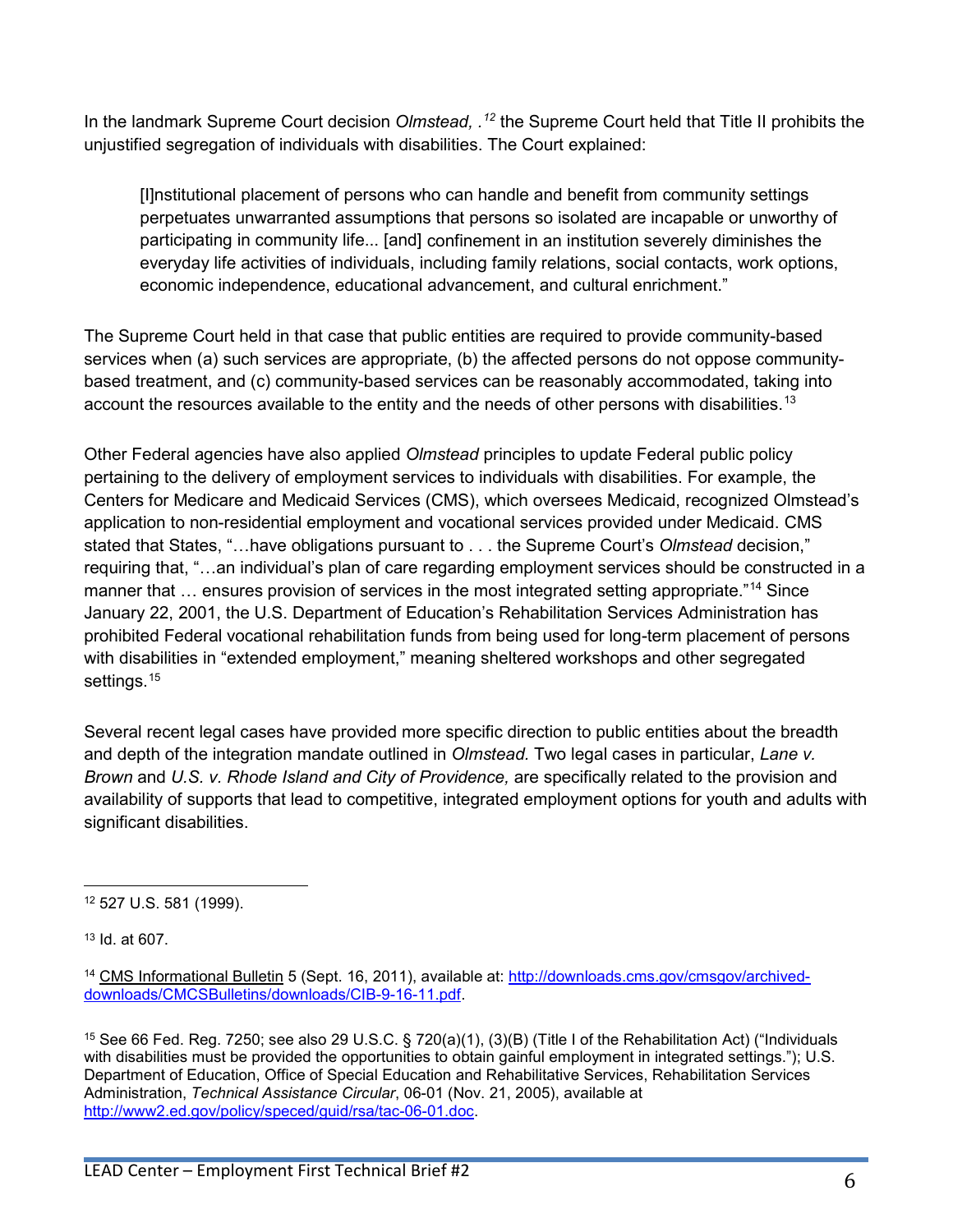#### *Lane v. Brown (formerly Lane v. Kitzhaber) – 12-CV-00138 – (D. Or. 2012)*

On Sept. 8, 2015, the U.S. Department of Justice announced that it had entered into a proposed settlement agreement with the State of Oregon that will resolve alleged violations of the Americans with Disabilities Act and will provide relief that will impact approximately 7,000 Oregonians with intellectual and developmental disabilities (I/DD) who can and want to work in typical employment settings in the community. The proposed agreement resolves a class action lawsuit, filed in January 2012 by private plaintiffs, in which the department moved to intervene in March 2013.

*Lane v. Brown* was the first class action of its kind to challenge a state's employment services for unnecessarily over-relying on segregated employment opportunities in lieu of more integrated options. The Federal court in this case held that employment and vocational services administered, managed, or funded by a state are covered by the Olmstead requirements.[16](#page-6-0) In its June, 2012 *Letter of Findings*, the United States Department of Justice (DOJ) determined that the State of Oregon had failed to provide employment and vocational services to youth and adults with intellectual/developmental disabilities (I/DD) in the most integrated settings appropriate to their needs, which included the state's:

- failure to develop sufficient community-based employment and vocational services and supports for individuals with I/DD who are unnecessarily confined to sheltered workshops;
- direction of available resources to segregated sheltered workshops rather than to communitybased services; and
- use of systemic criteria and methods of administration that unnecessarily require individuals with disabilities to attend sheltered workshops in order to access and receive employment and vocational services.[17](#page-6-1)

These findings provide a roadmap of obligations that states can consider in assessing their own public investments. Specifically, states can use this information to inform their systems-change efforts, focusing on (a) building the capacity necessary to offer a sufficient number of community-based employment options; (b) realigning public funding streams and reimbursement rate structures to ensure that entities providing employment services are incentivized to focus on delivering integrated employment supports; and (c) ensuring that individuals do not have to enter a segregated program in order to receive training or supports that are intended to assist a person in obtaining competitive, integrated employment. These findings can be instrumental to states that are assessing their own compliance with Title II of the ADA as it relates to the provision of employment-related supports to individuals with disabilities.

As a result of the proposed settlement, over the next seven years, 1,115 working-age individuals with I/DD, who are currently being served in segregated sheltered workshops, will have opportunities to work in real jobs at competitive wages. Additionally, at least 4,900 youth ages 14-24 will receive

<span id="page-6-0"></span><sup>16</sup> 841 F.Supp.2d 1199 (D.Or. 2012).

<span id="page-6-1"></span><sup>17</sup> U.S. Department of Justice Letter of Findings re: United States' Investigation of Employment and Vocational Services for Persons with Intellectual and Developmental Disabilities in Oregon Pursuant to the Americans with Disabilities Act (dated June 29, 2012). [http://www.ada.gov/olmstead.](http://www.ada.gov/olmstead)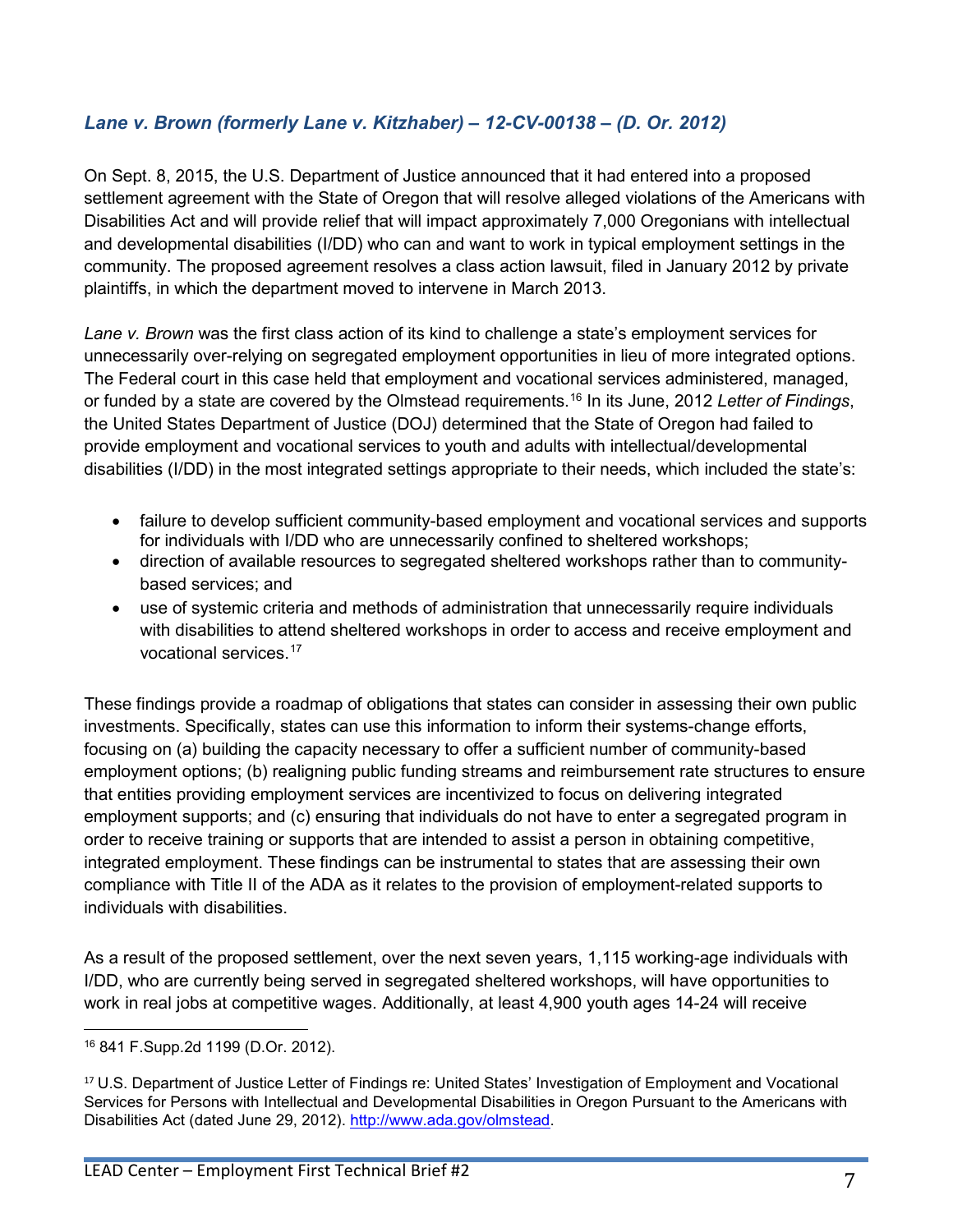supported employment services designed to assist them to choose, prepare for, get, and keep work in a typical work setting. Half of the youth served will receive, at a minimum, an Individual Plan for Employment through the State's Office of Vocational Rehabilitation Services. Correspondingly, the State will reduce its reliance on sheltered workshops and implement policies and capacity-building strategies to improve the employment system to increase access to competitive integrated employment and the opportunity for people with I/DD to work the maximum number of hours consistent with their abilities and preferences.

Additional details on the steps that the State of Oregon will take to implement the terms of the proposed settlement can be found on the U.S. Department of Justice's [Olmstead website.](http://www.ada.gov/olmstead/olmstead_cases_list2.htm#lane)<sup>[18](#page-7-0)</sup>

### *U.S. v. Rhode Island and City of Providence, 1:13-CV-00442, (D.R.I. 2013)*

On June 13, 2013, the United States entered a court-enforceable Interim Settlement Agreement with the State of Rhode Island and the City of Providence, which resolved the DOJ Civil Rights Division's findings developed as part of an ADA Olmstead investigation. This first-of-its-kind agreement addresses the rights of people with disabilities to receive state- and city-funded employment and daytime services in the broader community, rather than in segregated sheltered workshops and facilitybased day programs exclusively with other people with disabilities. DOJ launched an ADA investigation in January 2013 into Rhode Island's day activity service system for people with intellectual/developmental disabilities, and found that the majority of people receiving state- and cityfunded employment and daytime services through segregated programs can and want to work and receive services in more integrated community settings.

This matter was initially brought to light by an investigation by DOL's Wage and Hour Division, regarding improper subminimum wages being paid to people with disabilities working at a private provider, Training Thru Placement (TTP), one of the largest facility-based employment service providers in the State's system. As a result of its initial investigation, DOL revoked TTP's special wage certificate under Section 14(c) of the Fair Labor Standards Act. [19](#page-7-1) This action represents the first time DOL has revoked a special wage certificate since the program's inception in 1938.

The Interim Settlement Agreement is significant for state *Employment First* efforts for several reasons.

- First, the Agreement affirms that supported employment placements do not include facilitybased work/sheltered workshops, group enclaves, mobile work crews, time-limited work experiences (internships), or facility-based day programs.
- Second, the Agreement calls for individuals to receive sufficient services to support a normative 40-hour week, with the expectation that individuals in the target population will average at least

<span id="page-7-0"></span><sup>&</sup>lt;sup>18</sup> Se[e http://www.ada.gov/olmstead/olmstead\\_cases\\_list2.htm#lane](http://www.ada.gov/olmstead/olmstead_cases_list2.htm#lane) for more information.

<span id="page-7-1"></span><sup>19</sup> See 29 U.S.C. § 214(c); 29 C.F.R.§ 525.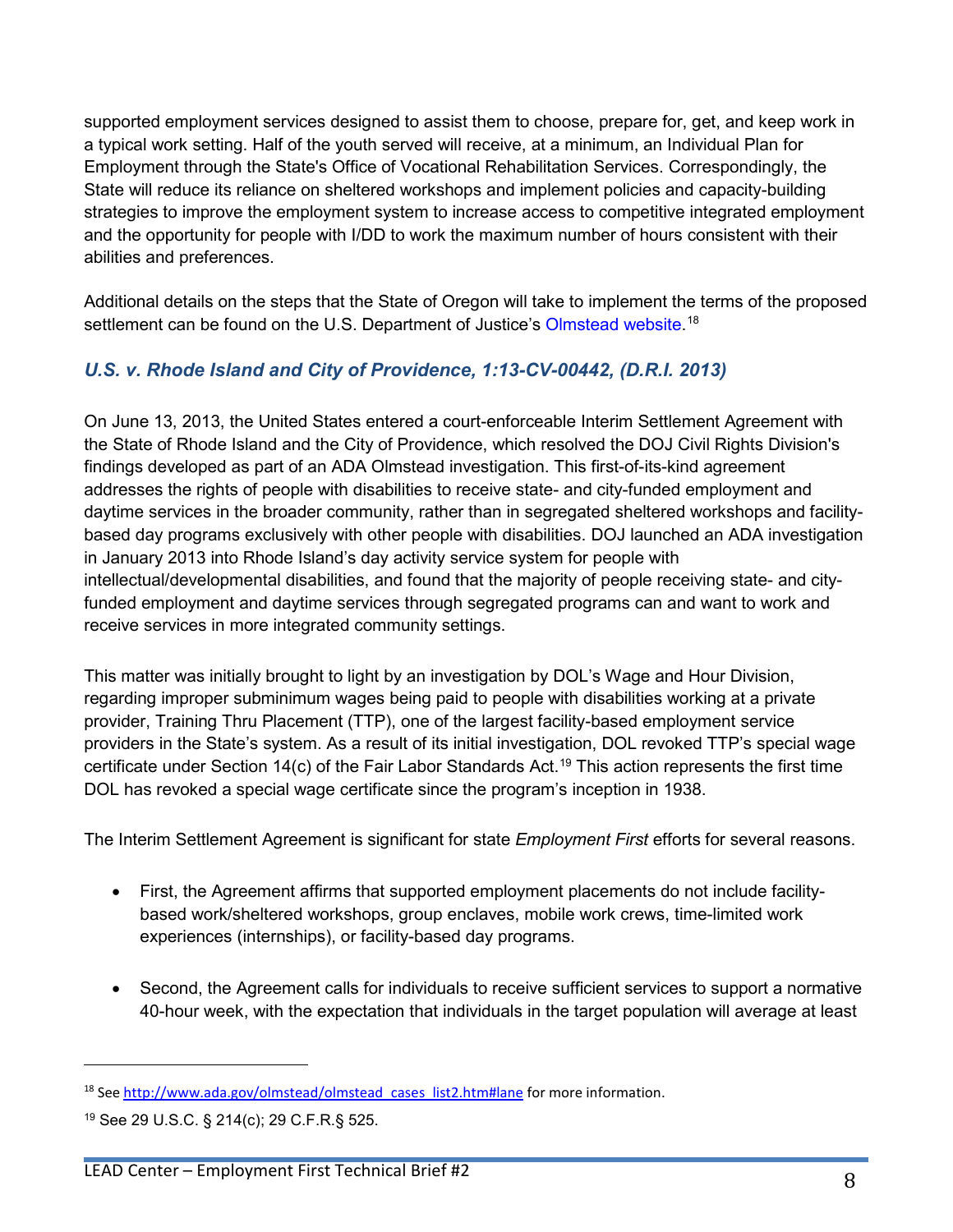20 hours per week in integrated jobs, via supported employment supports, at competitive wages.

- $\circ$  The Agreement requires supported employment services to be provided in the amount, intensity, and duration necessary to place, maintain, and provide ongoing support, to an individual in a Supported Employment Placement. Thus, the Agreement specifically ties the services to the outcome of a competitive, integrated job.
- $\circ$  The Agreement requires individuals to be compensated at or above minimum wage or the customary wage, whichever is higher.
- $\circ$  Individuals must be allowed to work as many hours as they are capable of and must be allowed to interact with people without disabilities to the fullest extent possible.
- $\circ$  Individuals must have equal opportunities to access community opportunities, promotions and advancement opportunities equally with nondisabled employees.
- o Services must be individually tailored and flexible, and placements must be consistent with the individuals' interests, strengths, and abilities.
- Third, the Agreement requires individuals with disabilities in the target population to receive Integrated Day Services for the remainder of all time set forth in their individual service plan (ISP) in a 40-hour week when they are not in school or supported employment. With respect to this provision, the Agreement:
	- $\circ$  requires that Integrated Day Services be individualized, flexible, purposeful, and productive daytime activities; shall be individually tailored to a person's interests, abilities, and goals; and shall afford individuals the services and supports necessary to interact with non-disabled individuals to the fullest extent possible during the day.
	- $\circ$  affirms that integrated day services must include an array of group and non-group activities and facilitate meaningful choice by individuals with I/DD between group and non-group activities.
	- $\circ$  prohibits Integrated Day Services from being provided as part of a sheltered workshop, day services, group home, or residential service provider's on-site program.

Additionally, state governments should pay particular attention to what is required under the auspice of "supported employment services" under the agreement, and the emphasis on the amount, level of intensity, and duration of supports necessary to place, maintain, and provide ongoing support to individuals with significant disabilities in an integrated employment setting. Such services are to be individually tailored, based on individual strengths, and reflective of individual interests. Competitive, integrated employment outcomes should also include allowing an equal opportunity for promotion, ensuring interaction with people without disabilities to the fullest extent possible, and aiming for individuals to work full-time.

The *U.S. v. Rhode Island and City of Providence* Agreement is also unique in that it demonstrates a collaborative enforcement model that bridges the collective legal enforcement responsibilities across DOL (which has jurisdiction over Federal labor laws, including, but not limited to, the Fair Labor Standards Act), and DOJ. Furthermore, the Rhode Island example demonstrates a conscious effort on the part of the Federal government to reconcile and clarify existing misperceptions among Federal laws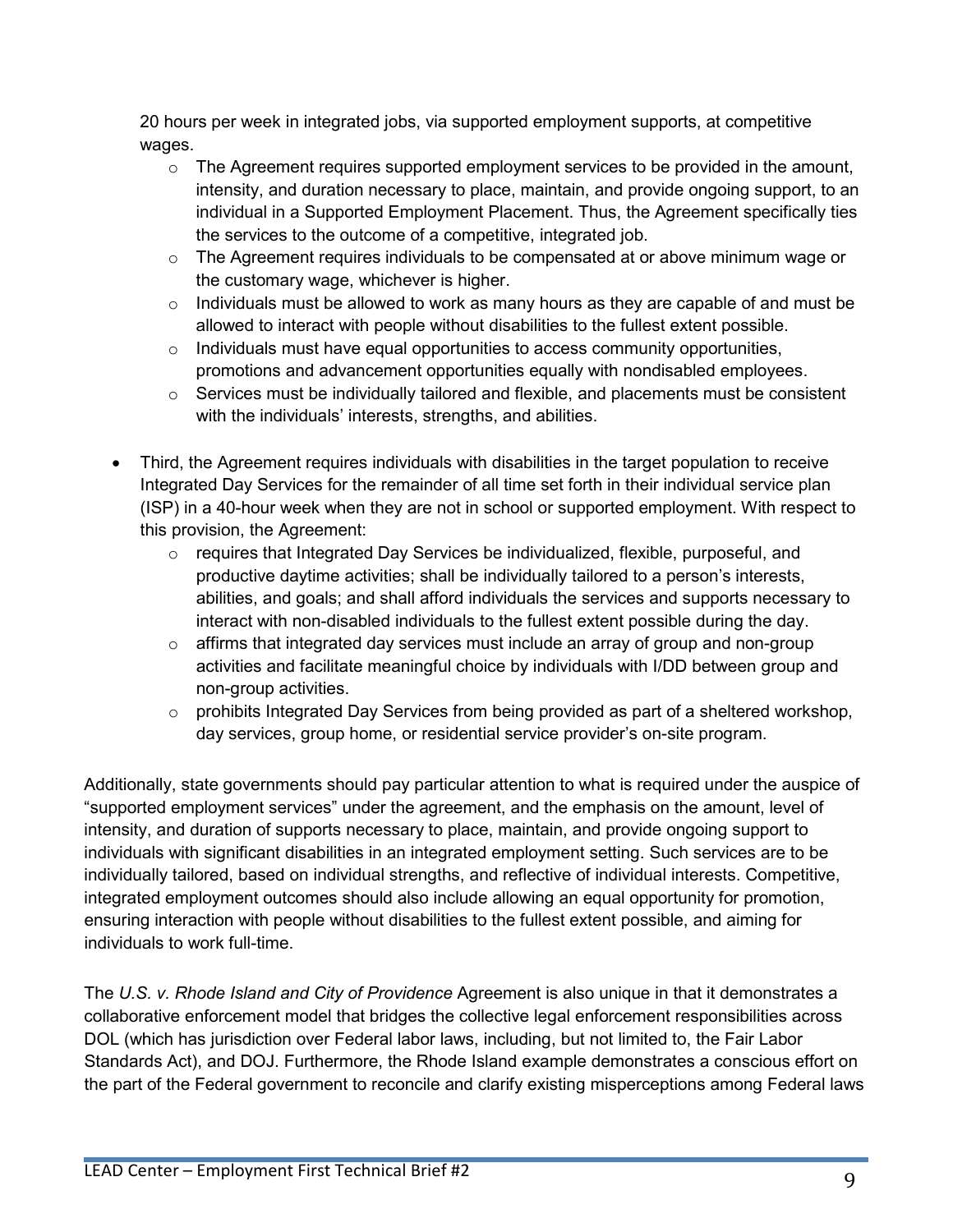and creates a strong precedent for informing state and local service provision as well as *Employment First* systems-change efforts.

#### *U.S. v. Rhode Island – 1:14-CV-00175 – (D.R.I. 2014)*

The Department of Justice continued its investigation of Rhode Island's statewide system after the initial interim agreement was reached in 2013, and in January 2014 issued findings determining that the statewide system over-relied on segregated services to the exclusion of integrated alternatives in violation of the ADA. DOJ found workers with intellectual and developmental disabilities (I/DD) in settings where they had little or no contact with persons without disabilities, and where they earned an average wage of \$2.21 per hour. The investigation found that workers typically remain in such settings for many years, and sometimes decades. DOJ also found that students in Rhode Island schools were often not presented with meaningful choices to participate in integrated alternatives, such as integrated transition work placements and work-based learning experiences, which put students at serious risk of unnecessary postsecondary placement in segregated sheltered workshops and facility-based day programs.

On April 8, 2014, the United Stated entered into a statewide settlement Agreement that will resolve violations of the ADA for approximately 3,250 Rhode Islanders with intellectual and developmental disabilities (I/DD). The landmark ten-year Agreement is the nation's first statewide settlement to address the rights of people with disabilities to receive state funded employment and daytime services in the broader community, rather than in segregated sheltered workshops and facility-based day programs.

Rhode Island will provide supported employment placements to approximately 2,000 individuals, including at least 700 people currently in sheltered workshops, at least 950 people currently in facility-based non-work programs, and approximately 300-350 students leaving high school. Individuals in these target populations will receive sufficient services to support a normative 40 hour work week, with the expectation that individuals will work, on average, in a supported employment job at competitive wages for at least 20 hours per week. In addition, the State will provide transition services to approximately 1,250 youth between the ages of 14 and 21, ensuring that transition-age youth have access to a wide array of transition, vocational rehabilitation, and supported employment services intended to lead to competitive, integrated employment outcomes after they leave secondary school. The U.S. District Court for the District of Rhode Island has entered the settlement agreement as a court-enforceable Consent Decree.

Under the Agreement, Rhode Island has agreed to provide:

- Supported employment placements that are individual, typical jobs in the community, that pay at least minimum wage, and that offer employment for the maximum number of hours consistent with the person's abilities and preferences, amounting to an average of at least 20 hours per week across the target population;
- Supports for integrated non-work activities for times when people are not at work including mainstream educational, leisure, or volunteer activities that use the same community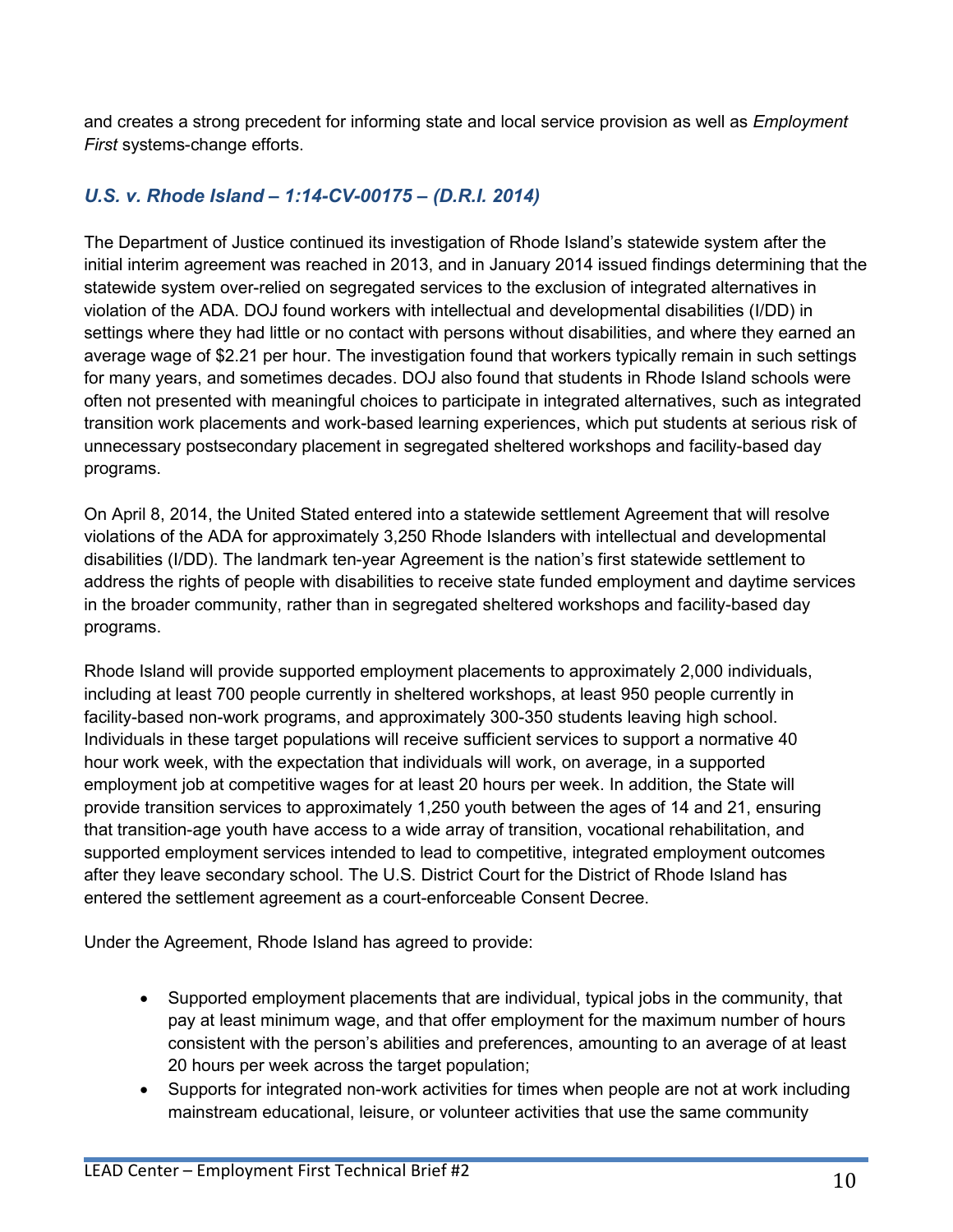centers, libraries, recreational, sports and educational facilities that are available to everyone;

- Transition services for students with I/DD, to start at age 14, and to include internships, job site visits and mentoring, enabling students to leave school prepared for jobs in the community at competitive wages; and
- Significant funding sustained over a ten-year period that redirects funds currently used to support services in segregated settings to those that incentivize services in integrated settings.

The ten-year Agreement will allow the State to ensure that the services necessary to support individuals with I/DD in competitive, integrated jobs will not disappear with a change in administration or legislative leadership. More information on this historical agreement (including fact sheets, personal profiles of individuals who will benefit from the agreement, and a copy of the consent decree) can be found at: [http://www.ada.gov/olmstead/olmstead\\_cases\\_list2.htm#ri-state.](http://www.ada.gov/olmstead/olmstead_cases_list2.htm#ri-state)

# **Summary of Legal Framework Supporting Employment First Systems-Change Efforts to Promote Integrated Employment Outcomes for People with Disabilities**

Local and state entities that want to take proactive measures to comply with the ADA and desire to implement systems-change efforts that reflect the goal of providing day, vocational and employment services to individuals with disabilities in the most integrated settings should consider taking steps to ensure that:

- Workers with disabilities have access to reasonable accommodations to ensure their success in completing the job they have been determined qualified to perform;
- Strategic investments are made to ensure an adequate number of community-based integrated employment, vocational, and training services are available;
- Funding streams are realigned and reimbursement rate structures modernized to prioritize investments in employment services that lead to competitive, integrated employment outcomes;
- Services are provided in a manner that prohibits the tracking of workers with disabilities into sheltered workshops or other segregated settings as a condition of accessing vocational, employment and training services that are intended to lead to competitive, integrated employment;
- Youth with disabilities are exposed to and receive access to integrated transition services as early as possible, and are not required to participate in segregated or facility-based work opportunities as a condition of receiving transition supports;
- Investments in group supported employment services, including work crews and group enclaves, are reduced;
- Reliance on special wage certificates, sheltered workshops, or other segregated facility-based programs by entities receiving public funds to support individuals with significant disabilities is discouraged, except as a last resort; and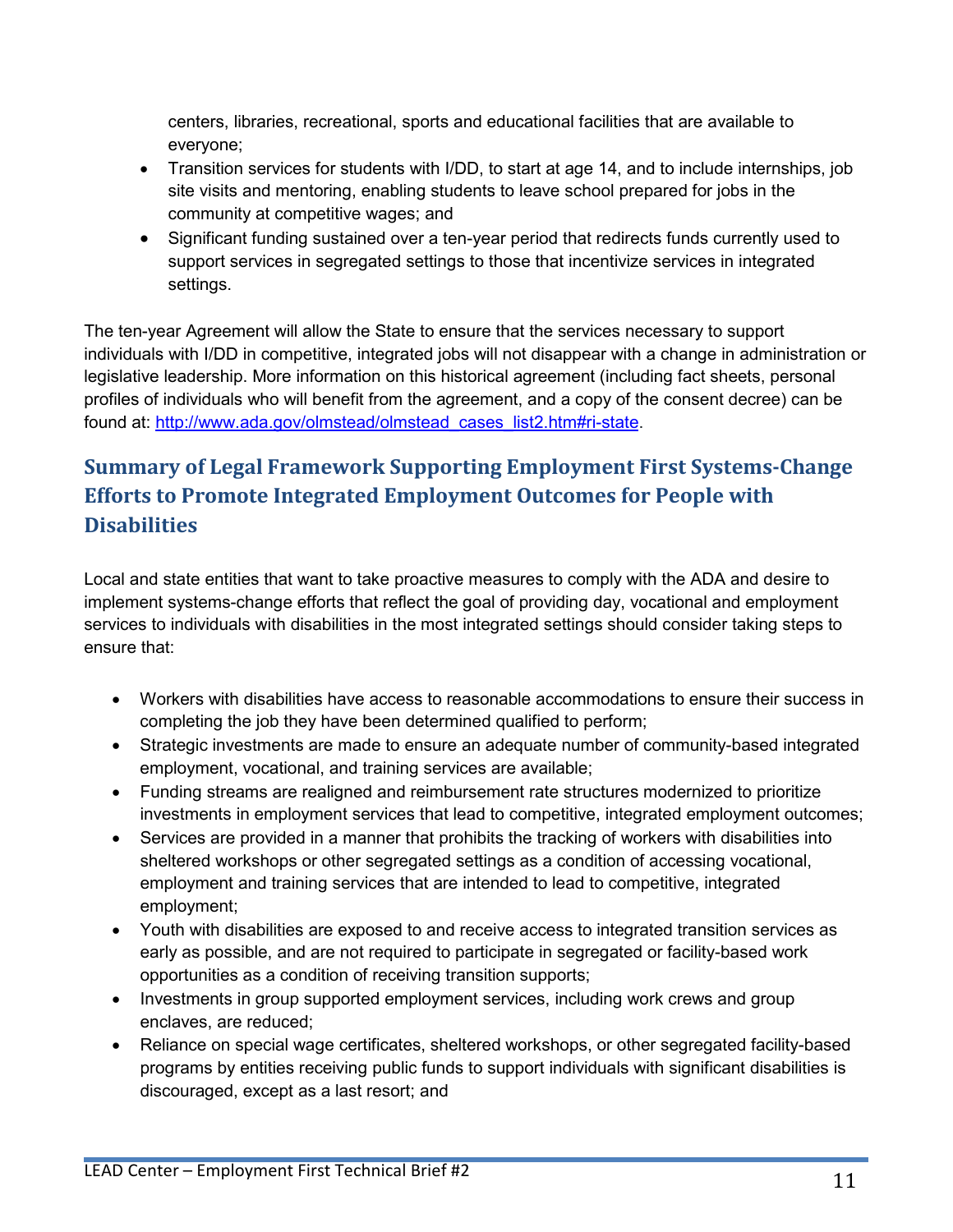• Olmstead implementation efforts meet specific benchmarks, including competitive employment outcomes that are designed to transition persons with disabilities from sheltered workshops and day habilitation programs to integrated employment settings.

To support ongoing state systems change efforts, ODEP encourages states and external stakeholders to participate in its *Employment First* State Leadership Mentoring Program (EFSLMP), which provides a plethora of opportunities to receive training, technical assistance, and ongoing mentoring to support the successful implementation of state *Employment First* initiatives. To engage in ODEP's National *Employment First* Community of Practice, individuals may register at: [http://www.econsys.com/eflsmp/?subscribe.](http://www.econsys.com/eflsmp/?subscribe) For more information on ODEP's investments to promote a national *Employment First* strategic framework, please refer to ODEP's webpage at [http://www.dol.gov/odep/topics/EmploymentFirst.htm.](http://www.dol.gov/odep/topics/EmploymentFirst.htm)

**-------------------------------------------------------------------------------------------------------------------------------**

*This technical brief is the second in a four-part series of policy resources developed for state governments and external stakeholders by the National LEAD Center. This technical brief attempts to provide information on recent legal developments that can be used to inform and support state Employment First systems-change efforts, cross-systems resource coordination and policy collaboration focused on improving competitive, integrated employment outcomes for citizens with disabilities.*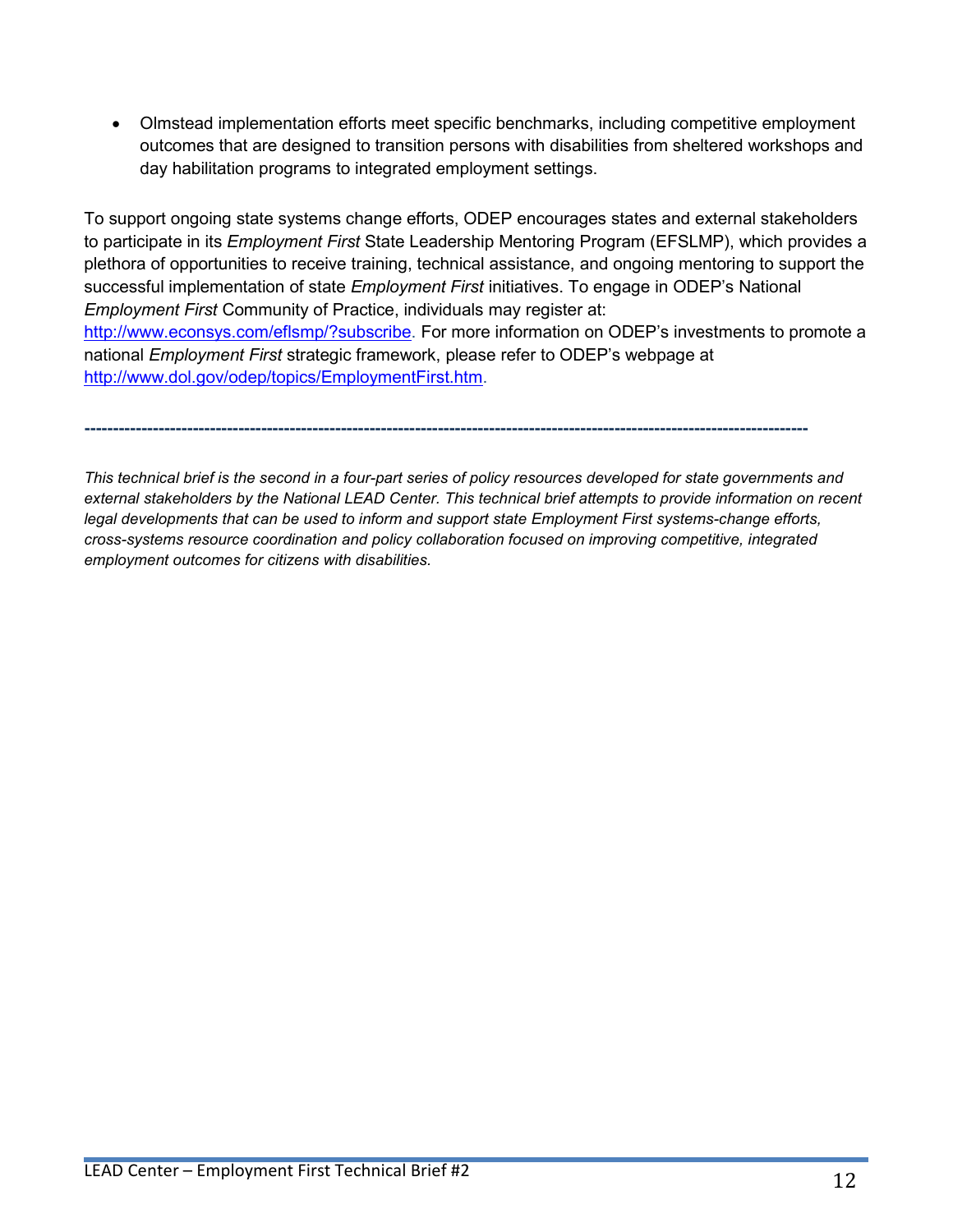# **Appendix I.**

## **Additional Background Information on Recent Legal Cases**

The following appendix provides additional background information on the three legal cases referenced in this memorandum.

#### *EEOC v. Hill Country Farms, Inc. d/b/a Henry's Turkey Service*

*Inherent in the ADA is the idea of dignity - that people with disabilities have the right to full and productive lives. This was the principle Henry's Turkey Service attempted to take away from these men and the principle the jury so emphatically restored. The ADA starts from the idea that people with disabilities can be great employees, if given the opportunity to fairly compete and prove themselves.* 

*–*Janet V. Elizondo, Director of the EEOC District Office in Dallas, Texas

In a historic verdict, a jury recently awarded the EEOC damages totaling \$240 million - the largest verdict in the Federal agency's history - for disability discrimination and severe abuse. The jury agreed with the EEOC that Hill Country Farms, a Texas-based company doing business in Iowa as Henry's Turkey Service, subjected a group of 32 men with intellectual disabilities to severe abuse and discrimination for a period between 2007 and 2009, after 20 years of similar mistreatment. The jury awarded each of the men \$5.5 million in damages for emotional harm and "loss of enjoyment of life", and an additional \$2 million each as punitive damages.<sup>20</sup> This verdict follows a September 2012 order from the district court judge that Henry's Turkey pay the men \$1.3 million for unlawful disability-based wage discrimination, thus making the total judgment \$241.3 million.<sup>[21](#page-12-1)</sup>

Such abuse violated the ADA, which prohibits discrimination on the basis of disability in terms and conditions of employment and wages, and also bars disability-based hostile environment

<span id="page-12-0"></span> $20$  The award amounts were later reduced to \$50,000 total damages for each victim in accordance with statutory caps based on the number of employees of the employer, consistent with §1981a of the Civil Rights Act of 1991. This reduction did not, however, affect the full measure of wages awarded.

<span id="page-12-1"></span><sup>&</sup>lt;sup>21</sup> In addition to the EEOC's disability-based harassment and discrimination verdict, the EEOC earlier won a \$1.3 million wage discrimination judgment when Senior U.S. District Court Judge Charles R. Wolle found that, rather than the total of \$65 dollars per month Henry's Turkey reportedly paid to the disabled workers while contracted to work on an evisceration line at the plant, the employees should have been compensated at the average wage of \$11-12 per hour, reflecting pay typically earned by workers without intellectual disabilities who performed the same or similar work. The EEOC's wage claims for each worker ranged from \$28,000 to \$45,000 in lost income over the course of their last two years before the Henry's Turkey Service operation was shut down in February 2009.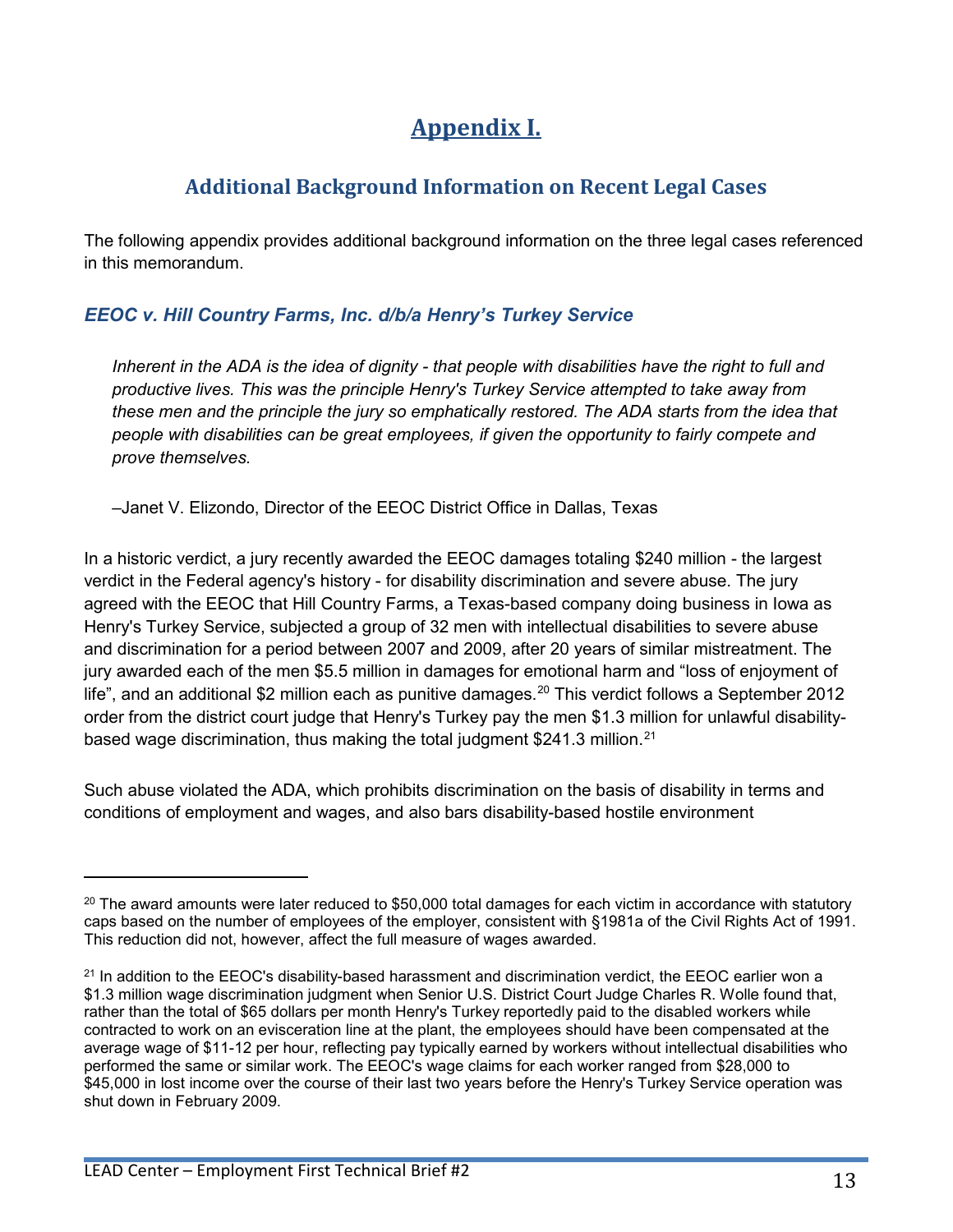harassment. The EEOC filed its lawsuit<sup>[22](#page-13-0)</sup> after first attempting to settle the case through its conciliation process. The decision resulted in the largest verdict ever obtained by the under the ADA.

For a more detailed analysis of this case, please refer to: [http://www.workplaceclassaction.com/2013/05/eeoc-obtains-record-smashing-240-verdict-in-ada](http://www.workplaceclassaction.com/2013/05/eeoc-obtains-record-smashing-240-verdict-in-ada-case)[case](http://www.workplaceclassaction.com/2013/05/eeoc-obtains-record-smashing-240-verdict-in-ada-case).

## *U.S. v. Rhode Island and City of Providence 1:13-CV-00442, (D.R.I. 2013)*

On June 13, 2013, the United States entered a court-enforceable interim settlement agreement with the State of Rhode Island and the City of Providence, which resolved the DOJ Civil Rights Division's findings that the State and City have unnecessarily segregated individuals with I/DD in a sheltered workshop and segregated day activity service program, and have placed public school students with I/DD at risk of unnecessary segregation in that same program. The first-of-its-kind agreement will provide relief to approximately 200 Rhode Islanders with I/DD who have received services from the segregated sheltered workshop and day activity service provider Training Thru Placement, Inc. (TTP), and the Harold A. Birch Vocational Program (Birch), a special education program which has run a segregated sheltered workshop inside a Providence high school.

Pursuant to the Interim Settlement Agreement, the State and City are providing TTP and Birch service recipients the opportunity to receive integrated supported employment and integrated daytime services that will enable them to interact with the broader community to the fullest extent possible. The State will no longer provide services or funding for new participants at TTP's sheltered workshop and segregated day program, and the City will no longer provide services or funding to Birch's in-school sheltered workshop, which has served as a pipeline to TTP. Instead, the State and City are required to provide adults at TTP and youth in transition from Birch with robust and person-centered career development planning and discovery, transitional services, supported employment placements, and integrated day services. The Interim Settlement Agreement calls for individuals to receive sufficient service to support a normative 40-hour week, with the expectation that, on average, individuals will work for at least 20 hours per week in a supported employment job at competitive wages.

The complete interim settlement agreement can be reviewed at: [www.ada.gov/olmstead/documents/ri](http://www.ada.gov/olmstead/documents/ri-providence-interim-settlement.docx)[providence-interim-settlement.docx.](http://www.ada.gov/olmstead/documents/ri-providence-interim-settlement.docx)

## *U.S. v. Rhode Island – 1:14-CV-00175 – (D.R.I. 2014)*

On April 8, 2014, the United States entered into the nation's first statewide settlement agreement vindicating the civil rights of individuals with disabilities who are unnecessarily segregated in sheltered workshops and facility-based day programs. The settlement agreement with the State of Rhode Island resolves the DOJ's January 6, 2014 findings as part of an ADA Olmstead

<span id="page-13-0"></span><sup>22</sup> No. 3:11-cv-00041-CRW –TJS, filed by EEOC in U.S. District Court for the Southern District of Iowa.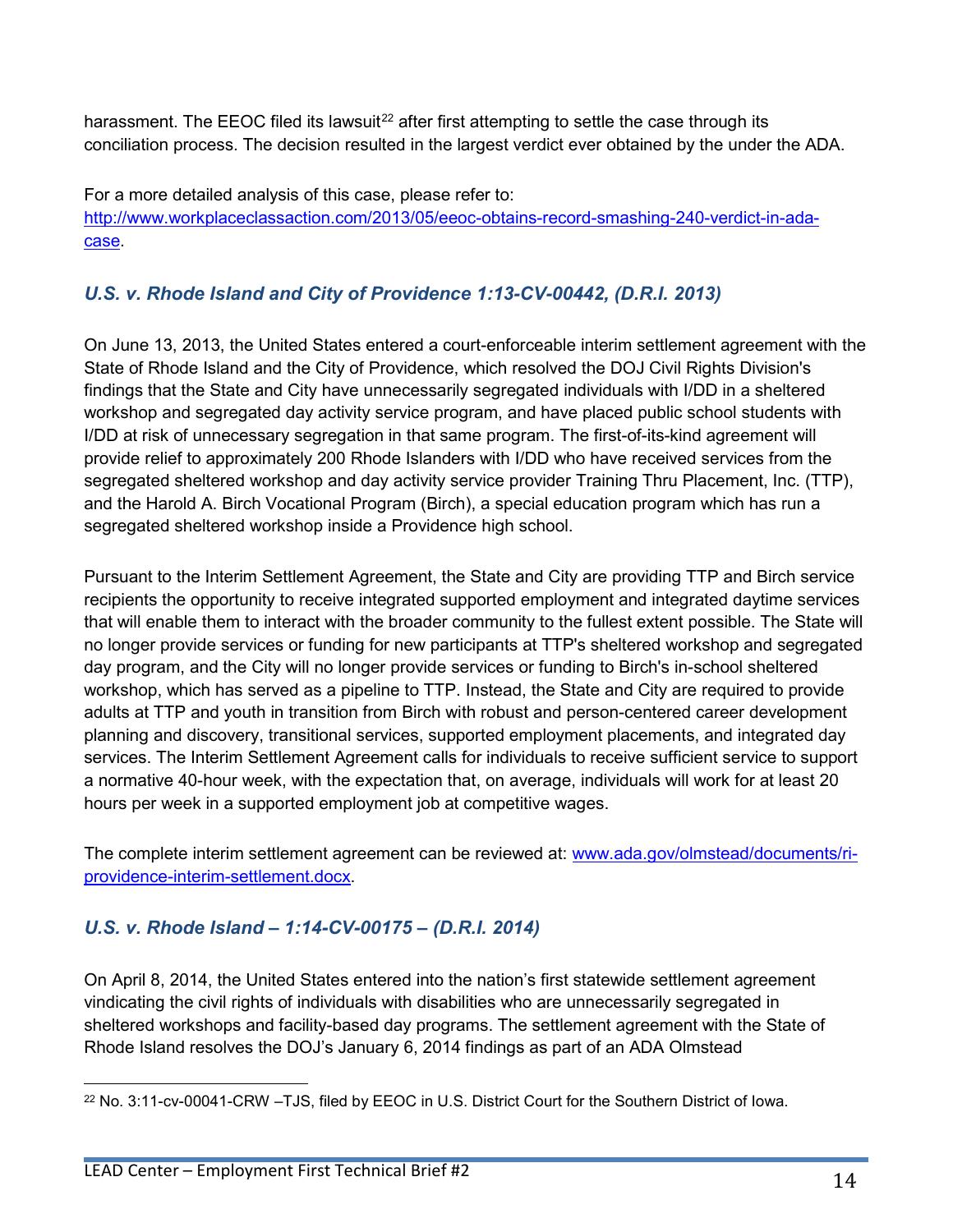investigation that the State's day activity service system over-relies on segregated settings (including sheltered workshops and facility-based day programs) to the exclusion of integrated alternatives, such as supported employment and integrated day services.

The consent decree resolves the Civil Rights Division's Jan. 6, 2014, findings that the State of Rhode Island violated the ADA and the Supreme Court's decision in *Olmstead* by failing to serve individuals with intellectual and developmental disabilities (I/DD) in the most integrated day activity service setting appropriate for their needs, and by placing transition-age youth at serious risk of segregation. This determination was based on the following findings:

- In Rhode Island, approximately 80 percent of the people with I/DD receiving state services, about 2,700 individuals, are placed in segregated sheltered workshops or facility-based day programs. By contrast, only about 12 percent, or approximately 385 individuals, participate in individualized, integrated employment. The investigation found that the State has over-relied on segregated service settings to the exclusion of integrated alternatives.
- Placement in segregated settings is frequently permanent in the State: nearly half (46.2 percent) of the individuals in sheltered workshops have been in that setting for 10 years or more, and over one-third (34.2 percent) have been there for 15 years or more. Individuals with I/DD in sheltered workshops in Rhode Island reportedly earn an average of only about \$2.21 per hour.
- The ADA and *Olmstead* prohibit public entities from placing individuals, including young people with I/DD, at serious risk of unnecessary segregation. According to State data, among youth with I/DD who transitioned out of Rhode Island secondary schools between 2010 and 2012, only about five percent transitioned into jobs in integrated settings, even though many more of these youth are able to work in integrated employment and are not opposed to doing so.

The consent decree focuses on three target populations: (1) individuals in sheltered workshops; (2) individuals in facility-based day programs; and (3) youth in transition from secondary school. Under the consent decree, the State has pledged a sustained commitment to transform its service system over the next 10 years, providing relief to approximately 3,250 people. Rhode Island will provide supported employment placements to approximately 2,000 individuals, including at least 700 people currently in sheltered workshops, at least 950 people currently in facility-based non-work programs, and approximately 300-350 students leaving high school.

- Supported employment placements must provide persons with I/DD with supported employment services in integrated employment settings where they (1) are paid at least minimum wage, (2) work the maximum number of hours consistent with their abilities and preferences, and (3) interact with peers without disabilities to the fullest extent possible. As a group (not individually), persons receiving supported employment placements under the consent decree will average 20 hours of work per week in integrated employment settings. All persons receiving supported employment placements will also be provided with integrated non-work services, ensuring that individuals have access to integrated work and non-work hours for a total 40 hours per week.
- To ensure informed choice, individuals with I/DD may remain in segregated programs if they request a variance after they have received a vocational assessment, a trial work experience, outreach information and benefits counseling.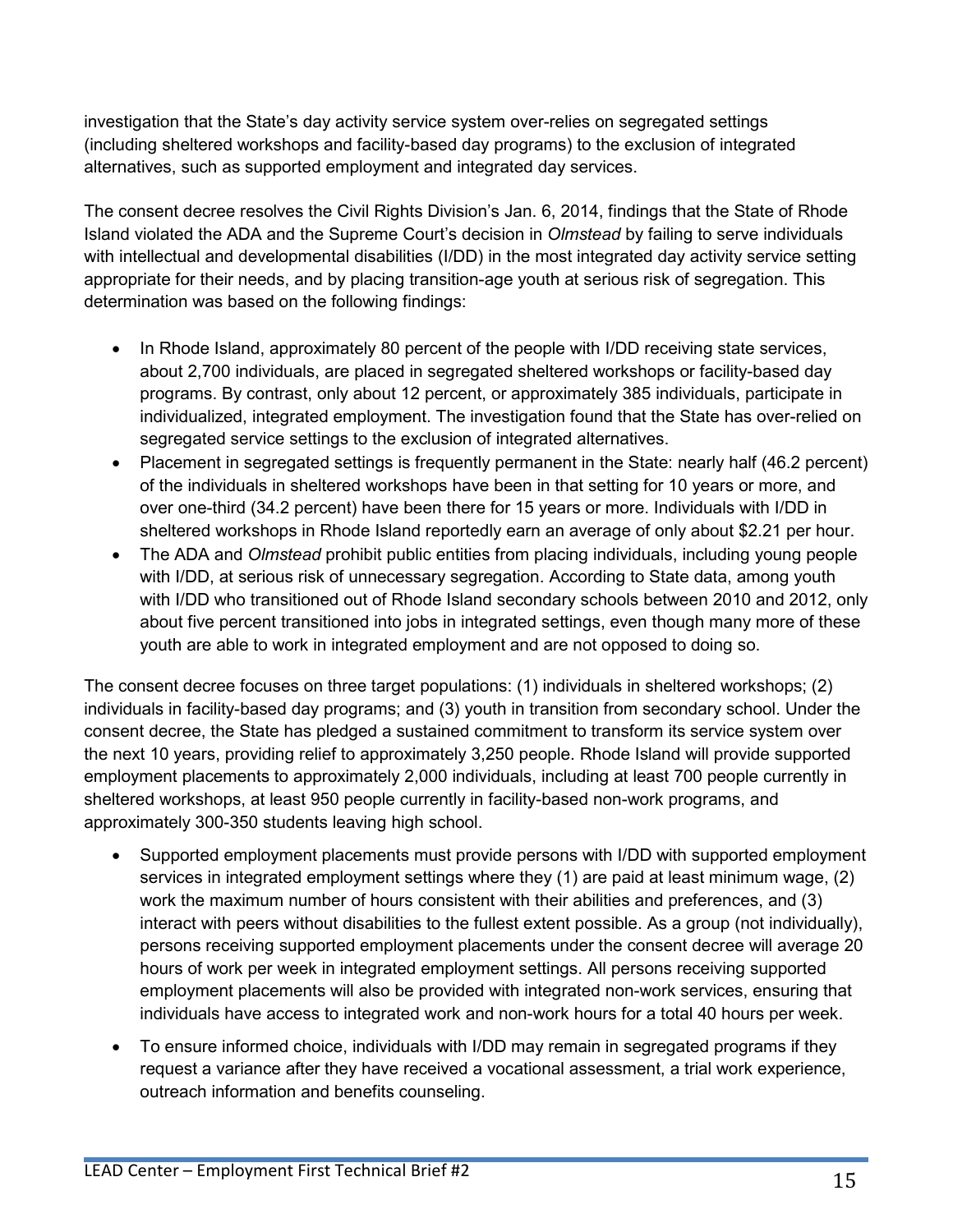• Under the consent decree, the State will provide transition services to approximately 1,250 youth between the ages of 14 and 21. Also under the consent decree, the Rhode Island Department of Education (RIDE) will adopt an employment first policy, making work in integrated employment settings a priority service option for youth. State agencies will promote the implementation of a school-to-work transition planning process that will include specific timelines and benchmarks for all youth between the ages of 14 and 21. Youth in transition will receive integrated vocational and situational assessments, trial work experiences, and an array of other services to ensure that they have meaningful opportunities to work in the community after they exit school.

The State is also implementing other major systems change reforms required under the consent decree related to outreach, education and support; provider capacity; interagency collaboration; funding; quality assurance; and data collection and monitoring.

### *Lane v. Brown (formerly Lane v. Kitzhaber) – 12-CV-00138 – (D. Or. 2012)*

*The unnecessary segregation of individuals with disabilities in segregated, non-residential employment and vocational programs violates Title II of the ADA and Olmstead….The civil rights of people with disabilities who can and want to receive employment services in the community are violated when they are unnecessarily segregated into sheltered workshops.*

--DOJ Statement of Findings to the State of Oregon dated June 29, 2012

The class action, *Lane v. Kitzhaber* (since renamed *Lane v. Brown*), was filed in January 2012, by eight named individuals and United Cerebral Palsy of Oregon and Southwest Washington, on behalf of themselves and other individuals with I/DD who are in Oregon sheltered workshops or have been referred to sheltered workshops. The original complaint alleged that although the State of Oregon was funding some supported employment services (SES) that permitted a small group of individuals with I/DD to work in integrated employment settings, thousands of other similarly-situated individuals were unable to obtain such supports because the State's Department of Health Services (DHS) administered, managed, and funded an outdated employment service system that primarily relied upon segregated sheltered workshops as the option for receiving employment supports from the State. Thus, the plaintiffs claimed, the State agencies responsible for financing the majority of employment supports for individuals with I/DD had failed to timely develop and adequately fund SES as a primary option for employment services, despite their demonstrated knowledge of how to provide these services to support people in integrated employment, their acknowledgement of the benefits of integrated employment, and their repeated public commitment to policies designed to expand integrated employment.<sup>23</sup>

On April 20, 2012, the U.S. Department of Justice submitted a statement of interest to the District Court in Oregon indicating agreement with the plaintiffs that Title II of the ADA prohibits unnecessary segregation of individuals with disabilities in sheltered workshops:

<span id="page-15-0"></span><sup>23</sup> Class Action Allegation Compl. at ¶ ¶ 5-6, *Lane v. Kitzhaber*, 3:12-cv-00138-ST (filed Jan. 25, 2012).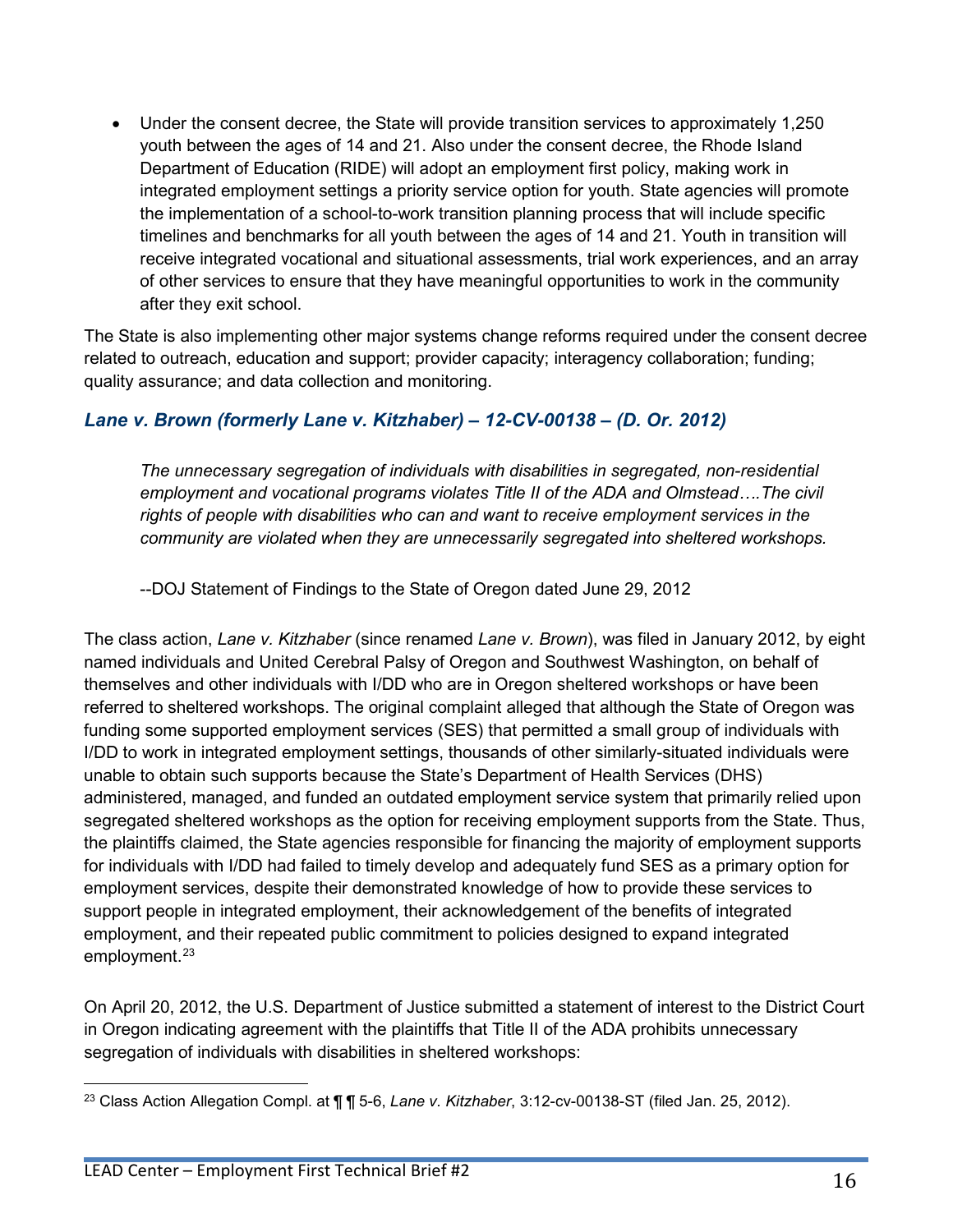In Oregon, in spite of the state's significant leadership and commitment to ensuring that people *can live in integrated settings, thousands of individuals still spend the majority of their day-time hours receiving employment services in segregated sheltered workshops, even though they are capable of, and want to receive employment services in the community. Such unjustified segregation makes many of the benefits of community life elusive for people with disabilities, even though they are residing in the community. In this way, "work options" are frequently an important gateway to the other "everyday life activities" that the Supreme Court recognized in Olmstead to be severely diminished by unnecessary segregation, including "family relations, social contacts…economic independence, educational advancement, and cultural enrichment." It is axiomatic that when "work options" in the community are severely diminished because of unnecessary segregation, so too are most other important everyday life activities, regardless of where one resides.[24](#page-16-0)* 

Then, in March 2013, the Department of Justice moved to intervene in the lawsuit, claiming that Oregon violated the ADA by unnecessarily segregating adults with I/DD in sheltered workshops and by placing Oregon youth with I/DD at unnecessary risk of segregation in sheltered workshops. On May 7, 2013, the Federal court held that Title II's Olmstead requirements prohibit unnecessary segregation of people with disabilities in employment and vocational services. On May 22, 2013, the DOJ was granted permission to intervene in the pending class action lawsuit against the State of Oregon.

A proposed settlement agreement reached on September 8, 2015 between opposing parties in *Lane v. Brown* resolves the first class action lawsuit in the nation to challenge a state funded and administered employment service system, including sheltered workshops, as a violation of the ADA's integration mandate. The terms of the proposed settlement agreement will impact approximately 7,000 Oregonians with intellectual and developmental disabilities (I/DD) who can and want to work in typical employment settings in the community. Approximately 1,900 Oregonians with disabilities currently receive services in sheltered workshops. Since the initiation of the lawsuit, approximately 3,900 Oregonians with disabilities have received services in sheltered workshops, and historically hundreds of students have transitioned each year from Oregon public schools to sheltered workshops. After placement, individuals with I/DD tend to remain in sheltered workshops for an average of between 11 and 12 years, and some individuals remain as long as 30 years. At the time of the Department's complaint-in-intervention, in March 2013, the average hourly wage for sheltered workshop participants was \$3.72, and over 52 percent of participants earned less than \$3.00 per hour, while some individuals earned only a few cents per hour. In 2012, DOJ found that Oregon significantly over-relied on segregated employment service settings to the exclusion of integrated service options. For example, as of March 2012, only 16 percent of individuals with I/DD received any services in individual supported employment and only 10 percent of their total hours were in integrated employment settings.

Additionally, hundreds of youth with I/DD each year have left Oregon schools and entered sheltered workshops. DOJ found that those young people were not given timely or adequate services to allow them to make informed choices about transitioning to work in integrated settings and lacked access to the services and supports necessary to prepare them for integrated employment. In some instances,

<span id="page-16-0"></span><sup>24</sup> U.S. Department of Justice Statement of Interest in *Lane v Kitzhaber* (April 2012).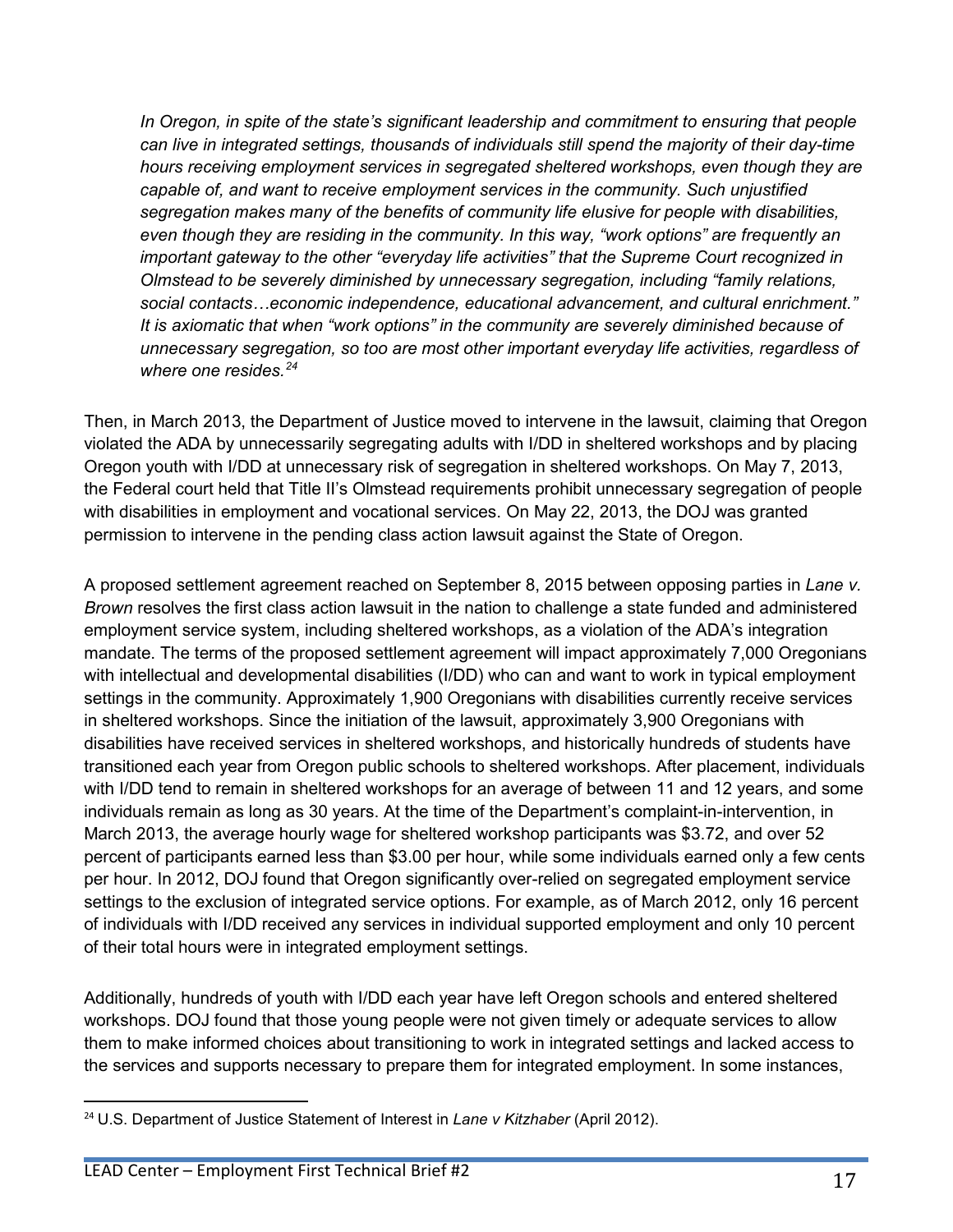students with I/DD were instead prepared for the tasks typically performed in sheltered workshops, whether by performing mock-sheltered workshop activities in school classrooms or by participating in adult sheltered workshops as part of the school curriculum.

The proposed agreement recognizes that Oregon has made substantial progress in providing employment services to and improving employment outcomes for individuals with I/DD since the filing of the plaintiffs' complaint and the department's complaint-in-intervention. In 2013 and 2015, respectively, Oregon's then Governor John Kitzhaber issued Oregon Executive Orders 13-04 and 15- 01 and the State developed Integrated Employment Plans committing to implement strategies for the Oregon Department of Human Services and Oregon Department of Education to improve Oregon's employment service system for individuals with I/DD. These plans call upon the State to reduce its reliance on segregated sheltered workshops and increase its investment in supported employment services. The proposed settlement agreement builds upon these plans and commitments, and incorporates many of their provisions. Upon finalization of the settlement agreement, Oregon will substantially implement Executive Order 15-01 and the Integrated Employment Plan.

The proposed settlement agreement outlines the following key provisions:

- **Individuals with I/DD that Receive(d) Sheltered Workshop Services**: Over the next seven years, Oregon will provide supported employment services so that 1,115 working-age individuals that receive or have received sheltered workshop services can newly obtain competitive integrated employment. The supported employment services must be individualized, evidence-based, flexible, offered in an integrated employment setting and based on an individual's capabilities, choices and strengths. By June 30, 2017, Oregon will reduce the current number of working-age adults with I/DD in sheltered workshops from approximately 1,926 to no more than 1,530 and decrease the number of hours adults are working in sheltered workshops from approximately 93,530 hours to no more than 66,100 hours.
- **Youth At-Risk of Entering Sheltered Workshops:** As of July 1, 2015, Oregon will no longer purchase or fund sheltered workshop placements for transition-age youth and working-age adults who are newly eligible for state-funded employment services or already utilizing those services and are not already working in a sheltered workshop. Over the next seven years, Oregon will ensure that at least 4,900 youth ages 14 to 24 years of age are provided the employment services necessary for them to prepare for, choose, get, and keep integrated employment. Employment services will be individually planned and based on person-centered planning principles and evidence-based practices. At least half of the young people who receive employment services will receive an individual plan for employment.
- **Enhancing Employment Outcomes:** Oregon DHS will enhance employment outcomes by: (a) issuing guidance to front line staff and third-party vendors that the recommended standard for planning and implementing supported employment services will be the opportunity to work at least 20 hours per week; (b) developing and seeking approval from the Centers for Medicare and Medicaid Services for reimbursement rates for supported employment services for outcome payments and other financial incentives to providers for individuals with I/DD to obtain integrated employment at a monthly average of at least 20 hours per week; (c) continuing to offer one-time performance-based payments to providers achieving employment at least 20